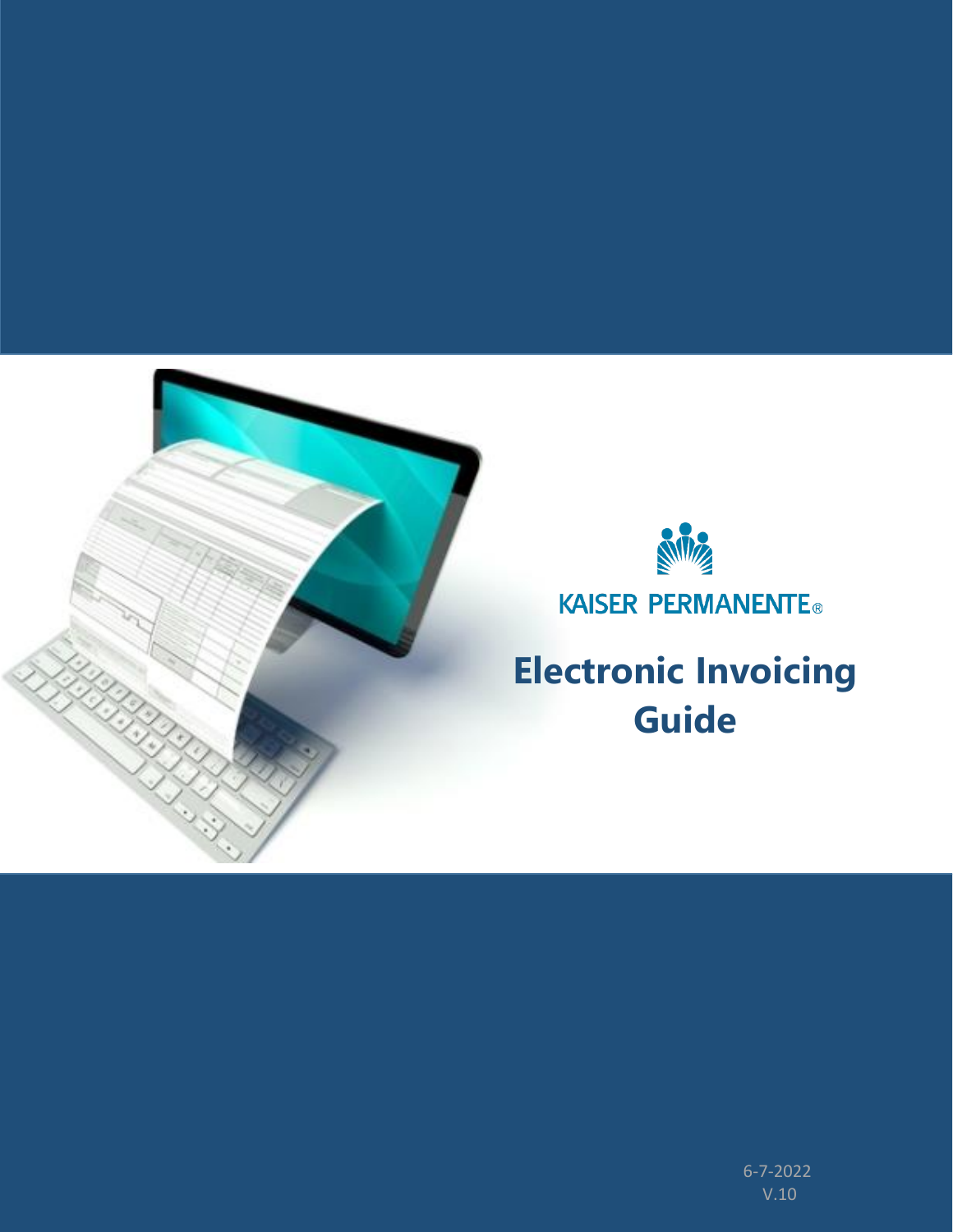

## Definitions of Terms

**eInvoicing:** refers to submitting invoices to KP via a KP-approved electronic invoicing channel. *Emailing your invoice to Kaiser is not considered eInvoicing.* 

**Purchase Order or PO:** means a purchase order issued by Kaiser Permanente to a Supplier. Suppliers should only accept a PO from Kaiser Permanente that contains the full 15-digit purchase order number (Example: 02511-0000123456).

**Non-PO:** means non-PO related invoice.

**NUID:** is the unique 7-character reference ID given to each KP employee, which consists of one alphabet letter and six numbers (Example: A123456).

**GL string:** (may also be referred to as Cost Center Code) General Ledger (GL) accounting string that is being charged for the invoice. The GL String should be 18 digits and is composed of 4 segments:

GL Unit - 4 digits, GL Location - 5 digits, Department - 4 digits and Account - 5 digits. (Example: 0208-30100-8900-59505)

## Introduction

Kaiser implemented company-wide, eInvoicing submissions and has discontinued paper-based invoicing. Kaiser will no longer accept invoices received via US Mail (hard copies). All suppliers transacting with Kaiser are **REQUIRED** to submit invoices electronically through one of our three electronic methods which are: EDI, File Staging, and OneLink Supplier Portal – eSettlements.

All suppliers transacting with Kaiser are r**equired to enroll** in the OneLink Supplier Portal – eSettlements as a starting point. The objective is to further strengthen our partnership and help to ensure that we can make payments to you in a timely and accurate manner.

As a reminder eInvoice submissions is the **ONLY** authorized channel for invoice submission to receive timely payment(s).

## Kaiser Invoicing Requirement

There are two types of invoices that can be submitted to Kaiser, either PO related invoices or Non-PO related invoices.

- For PO-related invoices the full 15 digit PO number must be obtained and present on the invoice.
- For Non-PO related invoices, the approvers/reviewers NUID and full GL string must be obtained and present on the invoice.

Because of controls in our system, the only way payments can be made against invoices is to either associate them with a valid purchase order, or route them for approval. If the KP employee placing the order/request refuses to provide that information then they are violating Kaiser Permanente National Policy # NATL.FIN.ACCT.006. You should not accept the order without proper information to ensure payment. Without this information, you will not be able to submit your invoices.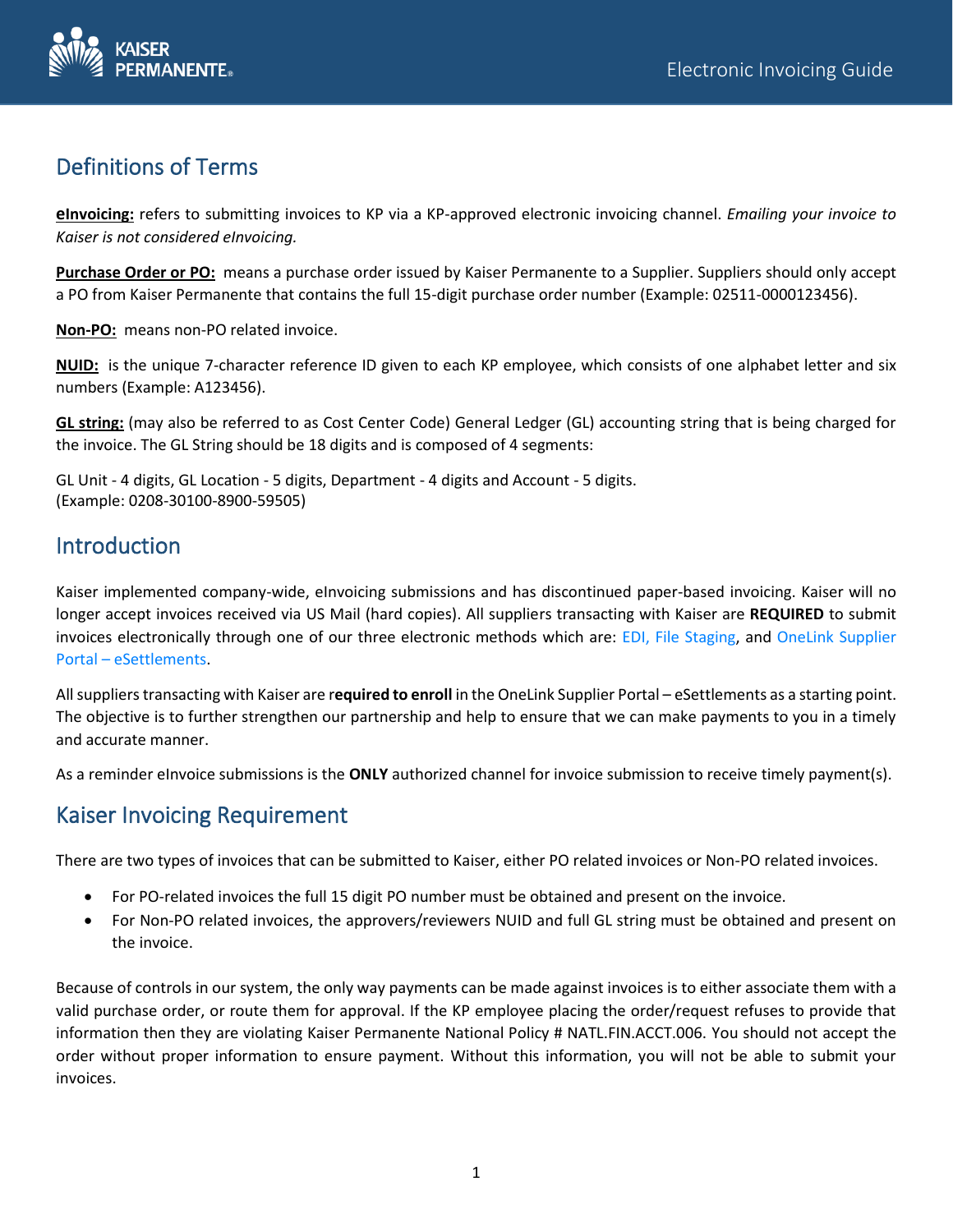

The table below summarizes all eInvoicing methods and helps you select the best eInvoicing option for your company. Utilize the criteria listed on the left-hand side to understand which option best suits your needs. As a reminder all suppliers transacting with Kaiser are *required to enroll* in the OneLink Supplier Portal – eSettlements as a starting point.

The subsequent pages contain more detailed information for each electronic method including contact information.



 **\*Please note, you may end up having to use more than one eInvoicing method.**

# OneLink Supplier Portal - eSettlements (Supplier Portal)

The *Onelink Supplier Portal - eSettlements* is a free of cost web portal for all of Kaiser suppliers, where they can **submit their invoices electronically**. In addition to invoice submission all the below can be performed as well:

- **View up-to-date information about invoice(s) including payment status/information**
- **View dispatched Purchase Orders (POs)**
- **Enroll and/or Update electronic banking payment information (ACH) for applicable suppliers.**
	- **Brokers:** ACH payments are available via eSettlements. Initiate setup request by emailing Kaiseresettlements@kp.org
	- **Other vendor types:** Vendors are required to self-register in KPVM Portal. To request access to the portal, initiate request via your KP contact or email KP-VendorPortal-Support@kp.org
- **Request Early Payments on submitted approved invoices**
- **Receive the following automated email notifications:**

*Invoice Load - No Errors:* Notifies you with a list of recently submitted Kaiser invoices which have been successfully processed.

*Invoice Load - Errors:* Notifies you with a list of recently submitted Kaiser invoices that contain errors.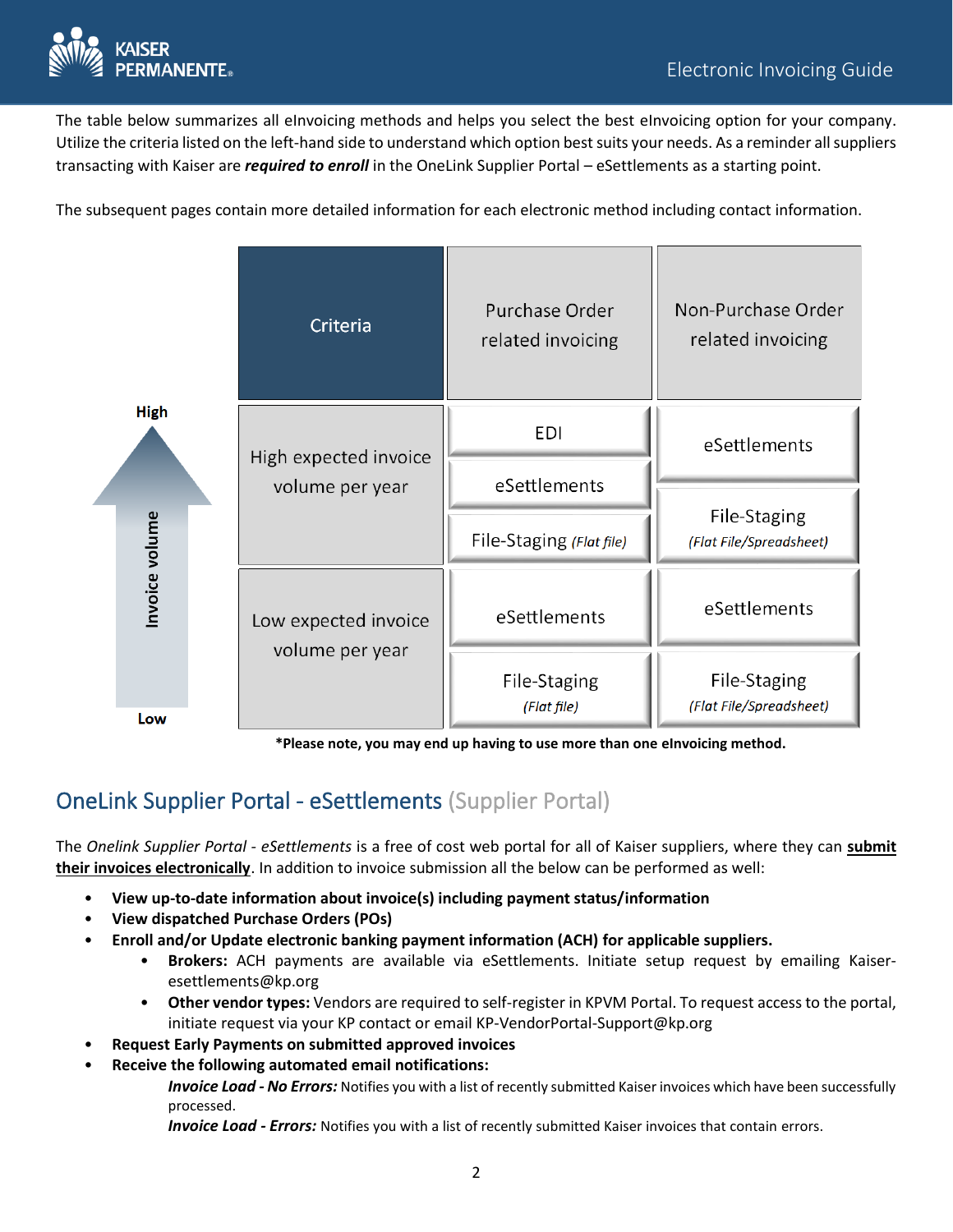

*Payment Create and Cancel:* Notifies you when a payment is either made or cancelled to your company. The email contains: the payment reference number, payment date and a list of the invoice numbers being paid. *Invoice/Voucher Approval:* Notifies you when an invoice is approved. The email contains a list of the recently approved invoice(s). Please note the invoices listed on the notification are also eligible for early payment. *Match Exception:* Notifies you when a submitted PO related invoice has been flagged with a match exception

• **Invoice submission:**

#### **Enter Individual Invoices And/Or**

#### **Submit Multiple invoices at a time via Spreadsheet Upload**

The Spreadsheet Upload feature is the processing of XML .txt files. In order to utilize this feature suppliers **MUST** utilize the Excel Loader tool. Please note this will be an XML invoice submission with **no capability of attaching images.**

In order to gain access, your company will have to designate a person(s) to act on behalf of the company as the **Supplier Administrator(s)** for the company's portal account. The designated Administrator(s) will have the ability to grant access to additional people within the company in addition to being able to perform all the tasked mentions above. You may identify as many as three Administrators.

Please provide the below information to [Kaiser-eSettlements@kp.org](mailto:Kaiser-eSettlements@kp.org)

- 1. The name(s) and email address of the designated person(s) to be the Supplier Administrator(s) for the company. The email **must be unique** for each person.
- 2. Company Legal Name and DBA (if applicable)
- 3. Company Federal Tax ID, if a Sole Proprietorship please provide the last 4 of the SS number
- 4. Kaiser OneLink Supplier ID (if known)

Once we receive the above information, we will email the designated Administrator(s) with a self-registration link and include all training materials. **Please allow 24-72 hours to receive the registration link.**

### To request further information regarding eSettlements please contact: [Kaiser-eSettlements@kp.org](mailto:Kaiser-eSettlements@kp.org)

### EDI

Electronic Data Interchange (EDI) is the electronic exchange of business documents using a standardized format. EDI can be used to transfer purchase order and invoice data between Kaiser Permanente and authorized trading partners.

EDI processing helps Kaiser Permanente deliver top-quality service that takes advantage of advanced informationmanagement technology. EDI can help customers increase efficiency while reducing errors and operating costs.

Additional specific benefits of implementing EDI with Kaiser Permanente include:

- Invoices for multiple Kaiser Permanente accounts can be combined into a single transmission.
- Eliminates keying of invoice data and reduces errors.
- Expedite the transmission time of purchase orders as well as invoices.
- Increases the speed of processing your invoices for payment. 94% of your invoices will be paid within terms.